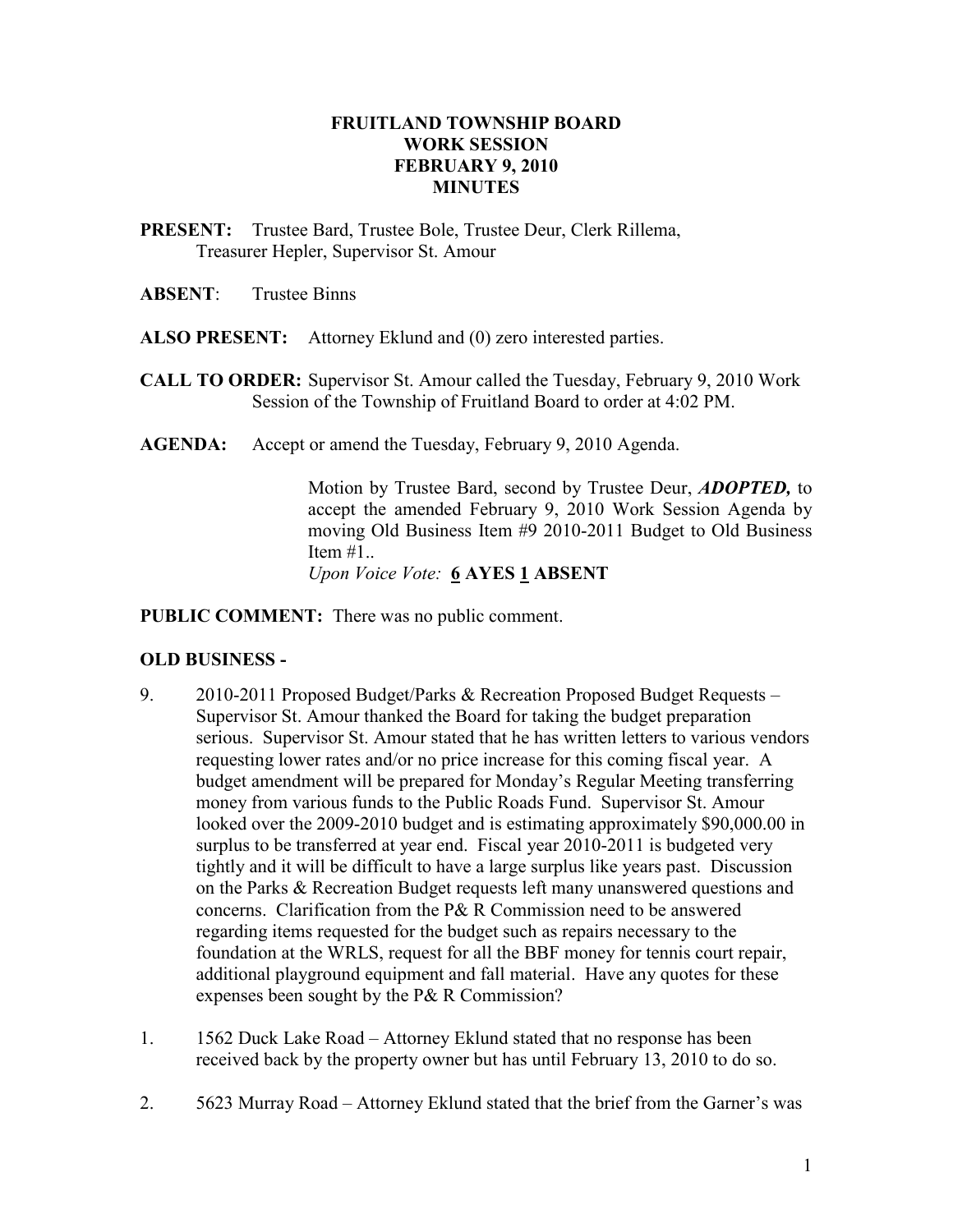due by February 12, 2010 and then we have 21 days to file our brief which he is working on.

- 3. Fruitland Township Representation (Joint Planning Commission/West Michigan Shoreline Regional Development Commission) – Supervisor St. Amour stated that WMSRDC rejected our request to pay \$500.00 of the dues now and the remaining \$500.00 in June. He will prepare a motion for Monday's Regular meeting to authorize the full payment of \$1000.00.
- 4. Road Improvements Supervisor St. Amour presented the road agreement between the township and MCRC for road improvements at a cost of approximately \$306,000.00 to Fruitland Township for Dame, Simonelli, Nestrom and McMillan Road. MCRC would like to present this agreement at their next meeting scheduled next week. All board members present okayed Supervisor St. Amour to allow MCRC to present this agreement to its Commissioners.
- 5. 2745 Lorenson Road Attorney Eklund stated that the court ordered the property owner to get the property cleaned up and pay the township \$500.00 in fines by April 4, 2010.
- 6. 3350 Bard Road Attorney Eklund stated that the court ordered the property owner to clean up the property.
- 7. Condemnation Hearings Supervisor St. Amour stated that the next hearing for 6106-245-003-0003-00 – 6168 & 6188 Murray Road is scheduled for March 10, 2010. The property on Nord Road is scheduled for an update in April and completion date on July 21, 2010. The garage on Scenic Drive hearing is scheduled on March 10, 2010 and the house on Scenic Drive is scheduled for a July 21, 2010 hearing.
- 8. Township Property (Hunting) Supervisor St. Amour asked Attorney Eklund to prepare sample resolutions on hunting and no hunting for the Board to consider. Discussion amongst board members will result in Supervisor St. Amour preparing a motion for Monday's Regular Meeting to offer a resolution to allow hunting with limitations. Attorney Eklund will prepare the resolution.
- 10. Community Building Drain Supervisor St. Amour stated that the drain repair at the Community Building is scheduled for repair when the weather is favorable for outdoor work according to Drain Commissioner Hepler.
- 11. Board Comment Treasurer Hepler stated that she has collected approximately 68% of winter tax. Clerk Rillema stated that the 2009 polling grant award was received in the amount of \$8600.00 for the ramp at the Community Building. Trustee Deur thanked those Board members that were present at the Planning Commission meeting to hear the adoption of the Master Plan.